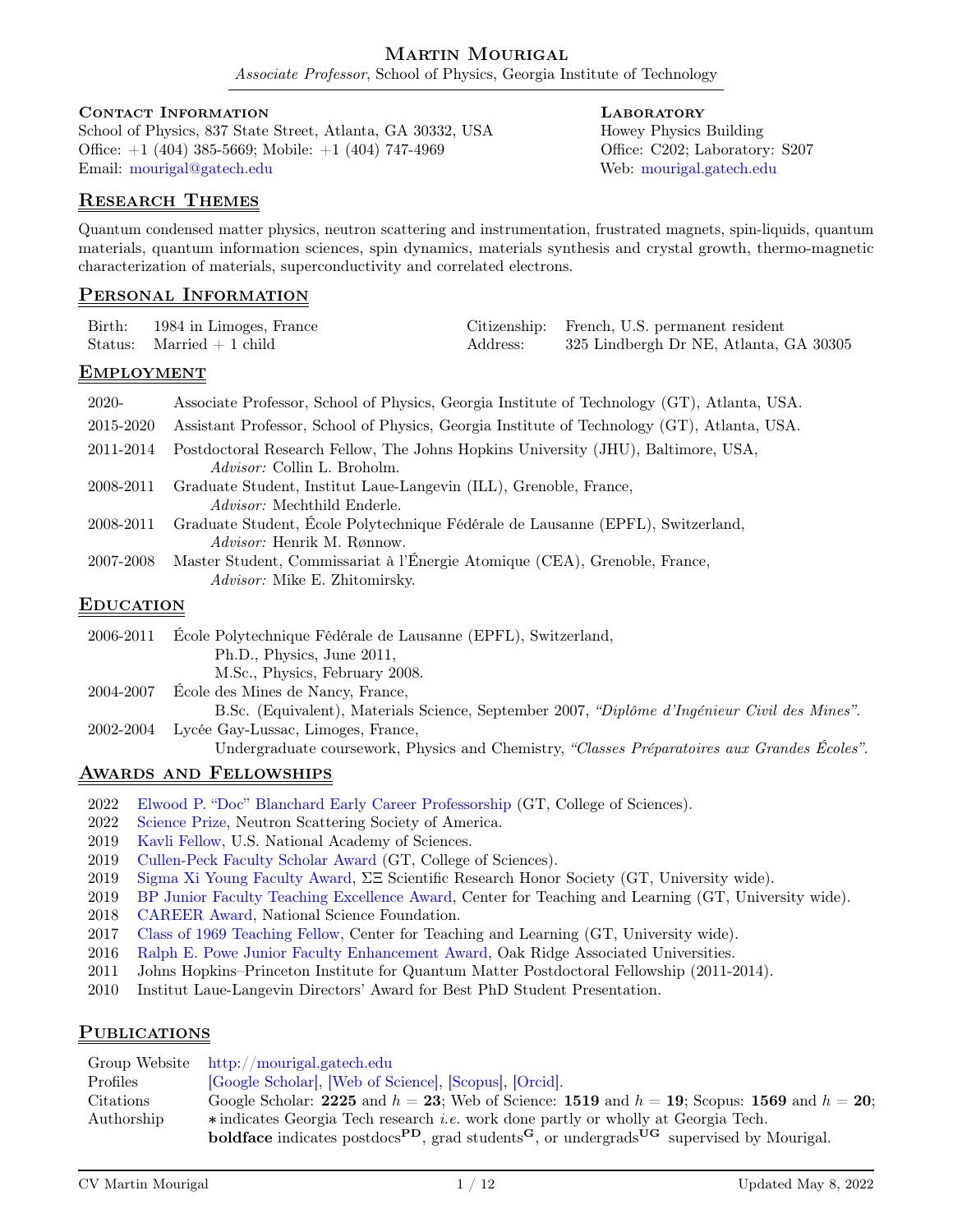#### Submitted Journal Articles

- ∗ 53. Jing Zhou, Guy Quirion, Jeffrey A. Quilliam, Huibo Cao, Feng Ye, Matthew B. Stone, Qing Huang, Haidong Zhou, Jinguang Cheng, X. Bai<sup>G</sup>, M. Mourigal, Yuan Wan, and Z. L. Dun<sup>PD</sup>, "Anticollinear order and degeneracy lifting in square lattice antiferromagnet LaSrCrO<sub>4</sub>", Submitted (2022), [https://arxiv.org/abs/2203.09049.](https://arxiv.org/abs/2203.09049)
- ∗ 52. G. Sala, M. Mourigal, C. Boone, N. P. Butch, A. D. Christianson, O. Delaire, A. J. DeSantis, C. L. Hart, R. P. Hermann, T. Huegle, D. N. Kent, J. Y. Y. Lin, M. D. Lumsden, M. E. Manley, D. G. Quirinale, M. B. Stone, and Y. Zhang, "CHESS: The future direct geometry spectrometer at the Second Target Station", Submitted (2022).
- ∗51. Ranuri S. D. Mudiyanselage, O. Vilella<sup>G</sup>, G. Kotliar, M. Mourigal, W. Xie, "LiYbSe2: Magnetism in a New Type Pyrochlore Lattice", Submitted (October 2021).
- ∗ 50. X. Bai<sup>G</sup>, S.-S. Zhang, H. Zhang, Z. L. DunPD, W. A. Phelan, V. O. Garlea, M. Mourigal, C. D. Batista, "Instabilities of heavy magnons in an anisotropic magnet", Submitted (September 2021), [https://arxiv.org/abs/2109.](https://arxiv.org/abs/2109.10418) [10418.](https://arxiv.org/abs/2109.10418)
- ∗ 49. J. A. M. Paddison, P. Mukherjee, X. BaiG, Z. L. DunPD, C. R. Wiebe, H. Zhou, J. S. Gardner, M. Mourigal, S. E. Dutton, "Modeling Spin Dynamics in the Singlet Ground State Garnet  $H_{03}Ga<sub>5</sub>O<sub>12</sub>$ ", Submitted (August 2019), [https://arxiv.org/abs/1908.03530.](https://arxiv.org/abs/1908.03530)

## Published and Accepted Journal Articles

- ∗ 48. Q. Chen, R. Sinclair, A. Akbari-Sharbaf, Q. Huang, Z. L. Dun PD, J. Q. Yan, E. S. Choi, M. Mourigal, A. Verrier, R. Rouane, X. Bazier-Matte, J. A. Quilliam, A. A. Aczel, H. D. Zhou, "Ferromagnetism and Spin Liquid Behavior in  $[Mo_3]^{11+}$  Molecular Magnets" (Editors' Sugg.), Physical Review Materials 6, 044414 (2022); [\[DOI\].](https://doi.org/10.1103/PhysRevMaterials.6.044414)
- ∗ 47. A. Legros, S.-S. Zhang, X. Bai<sup>G</sup>, H. Zhang, Z. L. DunPD, W. A. Phelan, C. D. Batista, M. Mourigal, and N. P. Armitage, "Observation of 4- and 6-magnon bound-states in the spin-anisotropic frustrated antiferromagnet FeI2", Physical Review Letters 127, 267201 (2021); [\[DOI\].](https://doi.org/10.1103/PhysRevLett.127.267201)
- ∗ 46. J. Wang, Y. Jiang, T. Zhao, Z. L. DunPD, A. L. Miettinen, X. Wu, M. Mourigal, H. D. Zhou, W. Pan, D. Smirnov, Z. Jiang, "Magneto-transport evidence for strong topological insulator phase in narrow-gap materials, Nature Communications 12, 6758 (2021); [\[DOI\].](https://doi.org/10.1038/s41467-021-27119-5)
- ∗ 45. M. M. Bordelon, X. Wang, D. M. Pajerowski, A. Banerjee, M. Sherwin, C. M. Brown, M. S. Eldeeb, T. Petersen, L. Hozoi, U. K. R osser, M. Mourigal, S. D. Wilson, "Magnetic properties and signatures of moment ordering in triangular lattice antiferromagnet  $KCeO<sub>2</sub>$ ", *Physical Review B* 104, 094421 (2021); [\[DOI\].](https://dx.doi.org/10.1103/PhysRevB.104.094421)
- ∗ 44. J. Xing, K. M. Taddei, L. D. Sanjeewa, R. S. Fishman, M. J. Daum<sup>G</sup>, M. Mourigal, C. dela Cruz, and A. S. Sefat, "Stripe antiferromagnetic ground state of the ideal triangular lattice compound KErSe<sub>2</sub>", Physical Review B 103, 144413 (2021); [\[DOI\].](https://doi.org/https://doi.org/10.1103/PhysRevB.103.144413)
- ∗ 43. Z. L. DunPD, X. Bai<sup>G</sup>, M. B. Stone, H. D. Zhou, M. Mourigal, "Effective point-charge analysis of crystal electric fields – application to rare earth pyrochlores and tripod kagome magnets  $R_3Mg_2Sb_3O_14$ ", Physical Review Research 3, 023012 (2021); [\[DOI\].](https://doi.org/https://doi.org/10.1103/PhysRevResearch.3.023012)
- ∗ 42. M. J. Daum<sup>G</sup>, A. Ramanathan, A. I. Kolesnikov, S. Calder, M. Mourigal, H. S. La Pierre, "Collective excitations in the tetravalent lanthanide honeycomb antiferromagnet,  $Na<sub>2</sub>PrO<sub>3</sub>$ ", Physical Review B 103, L121109 (2021); [\[DOI\].](https://doi.org/10.1103/PhysRevB.103.L121109)
- ∗ 41. Z. L DunPD, M. J. Daum<sup>G</sup>, R. Baral, H. B. Cao, Y. Liu, J. A. Rodriguez-Rivera, H. E. Fischer, E. S. Choi, Q. Huang, H. D. Zhou, M. Mourigal, B. Frandsen, "Neutron scattering investigations of proposed Kosterlitz-Thouless transitions in transverse-field Ising model triangular lattice antiferromagnet TmMgGaO4" (Editors' Sugg.), Physical Review B 103, 064424 (2021); [\[DOI\].](https://doi.org/10.1103/PhysRevB.103.064424)
- ∗ 40. X. Bai<sup>G</sup>, S.-S. Zhang, Z. L. DunPD, H. Zhang, Q. Huang, H. D. Zhou, M. B. Stone, A. I. Kolesnikov, F. Ye, C. D. Batista, M. Mourigal, "Hybridized quadrupolar excitations in the frustrated and spin-anisotropic magnet FeI2", Nature Physics 17, 467-472 (2021); [\[DOI\].](https://doi.org/10.1038/s41567-020-01110-1)
- ∗ 39. Z. L. DunPD, X. Bai<sup>G</sup>, J. A. M. PaddisonPD, E. HollingworthUG, N. P. Butch, C. D. Cruz, M. B. Stone, T. Hong, M. Mourigal, H. D. Zhou, "Quantum Spin Fragmentation in Kagome Ice  $H_{03}M_{22}S_{0}O_{14}$ "; Physical Review X 10, 031069 (2020); [\[DOI\].](https://doi.org/10.1103/PhysRevX.10.031069)
- ∗ 38. Y. Jiang, J. Wang, T. Zhao, Z. L. DunPD, Q. Huang, X. S. Wu, M. Mourigal, H. D. Zhou, W. Pan, M. Ozerov, D. Smirnov, Z. Jiang, "Unraveling the Topological Phase of ZrTe<sub>5</sub> via Magneto-infrared Spectroscopy"; Physical Review Letters 125, 046403 (2020); [\[DOI\].](https://doi.org/10.1103/PhysRevLett.125.046403)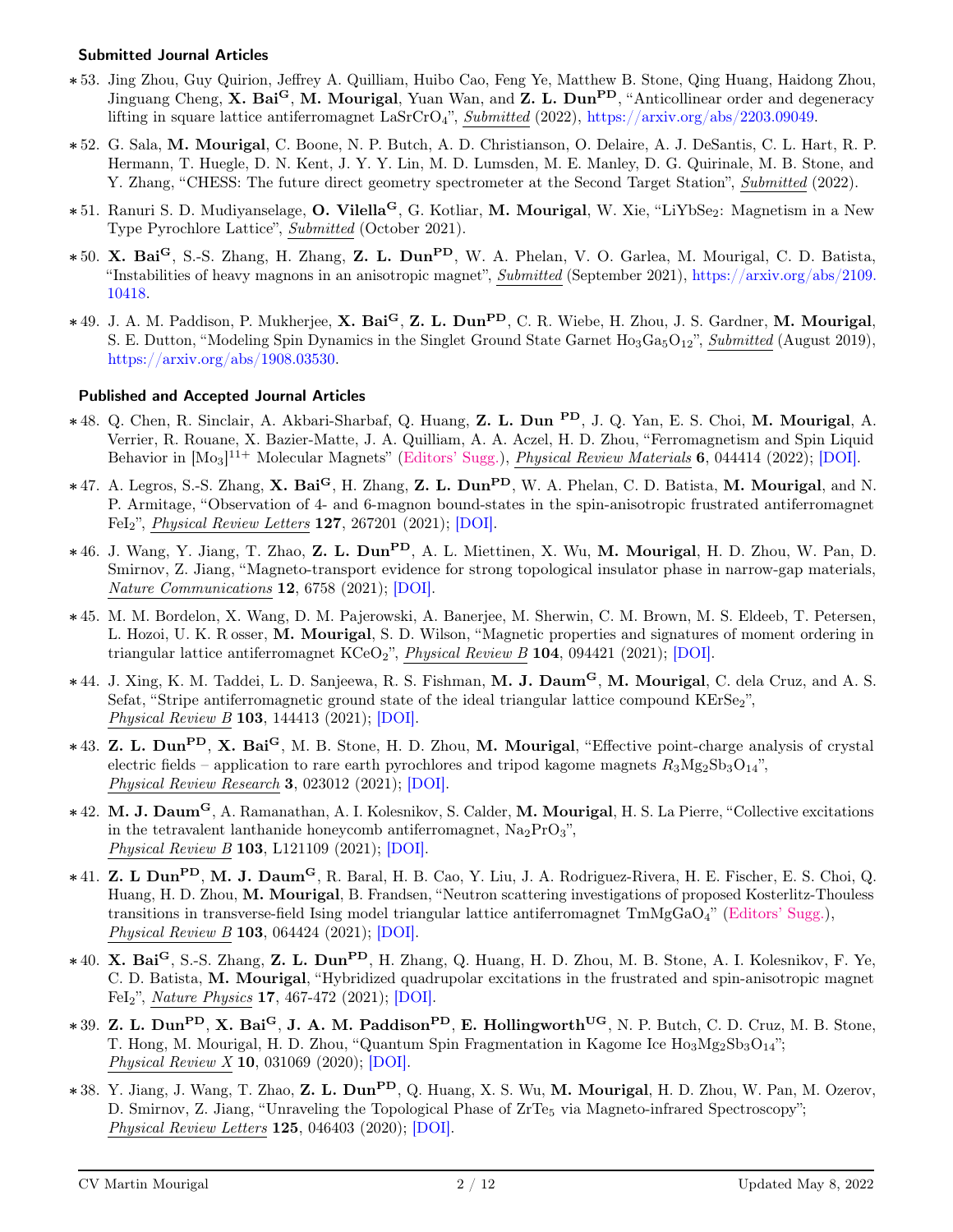- ∗ 37. X. Gui, T.-R. Chang, K. Wei, M. J. Daum<sup>G</sup>, D. E. Graf, R. E. Baumbach, M. Mourigal, and W. Xie, "A Novel Magnetic Material by Design: Observation of Yb3+ with Spin-1/2 and Possible Superconducting Trace in  $Yb_xPt_5P''$ , *ACS Central Science* 6, 2023 (2020); [\[DOI\].](https://doi.org/10.1021/acscentsci.0c00691)
- ∗ 36. Z. Wang, H. Ying, W. Chern, S. Yu, M. Mourigal, J. D. Cressler, and Asif I. Khan, "Cryogenic characterization of a ferroelectric field-effect-transistor", Applied Physics Letters 116, 042902 (2020); [\[DOI\].](https://doi.org/10.1063/1.5129692)
- 35. W. Wan, N. B. Christensen, A. W. Sandvik, P. Tregenna-Piggott, G. J. Nilsen, M. Mourigal, T. G. Perring, C. D. Frost, D.F. McMorrow, H.M. Rønnow, "Temperature dependence of the  $(\pi, 0)$  anomaly in the excitation spectrum of the 2D quantum Heisenberg antiferromagnet", Journal of Physics Condensed Matter 32, 374007 (2020); [\[DOI\].](https://doi.org/10.1088/1361-648X/ab757a)
- ∗ 34. N. Jiang, X. BaiG, J. Bacsa, M. Mourigal, and H. S. La Pierre, "Synthesis and magneto-structural characterization of  $Yb_3(OH)_7SO_4 \cdot 1.5H_2O$ : a frustrated quantum magnet with tunable stacking disorder", Inorganic Chemistry 58, 10417-10423 (2019); [\[DOI\].](https://doi.org/10.1021/acs.inorgchem.9b01674)
- ∗ 33. R. Rawl, L. GeG, Z. Lu, Z. Evenson, C. R. Dela Cruz, Q. Huang, M. Lee, E. S. Choi, M. Mourigal, H. D. Zhou, and J. Ma, "Ba<sub>8</sub>MnNb<sub>6</sub>O<sub>24</sub>: a model two-dimensional spin-5/2 triangular lattice antiferromagnet", Physical Review Materials 3, 054412 (2019); [\[DOI\].](https://doi.org/10.1103/PhysRevMaterials.3.054412)
- ∗ 32. X. Bai<sup>G</sup>, J. A. M. PaddisonPD, E. Kapit, S. M. Koohpayeh, J.-J. Wen, S. E. Dutton, A. T. Savici, A. I. Kolesnikov, G. E. Granroth, C. L. Broholm, J. T. Chalker, and M. Mourigal, "Magnetic excitations of the classical spin liquid MgCr<sub>2</sub>O<sub>4</sub>", *Physical Review Letters* **122**, 097201 (2019); [\[DOI\].](https://doi.org/10.1103/PhysRevLett.122.097201)
	- 31. J. Schlappa, U. Kumar, K. J. Zhou, S. Singh, M. Mourigal, V. N. Strocov, A. Revcolevschi, L. Patthey, H. M. Rønnow, S. Johnston, and T. Schmitt, "Direct observation of multi-spinon excitations outside of the two-spinon continuum in the antiferromagnetic spin chain cuprate  $Sr_2CuO_3$ ", *Nature Communications* 9, 5394 (2018); [\[DOI\].](https://doi.org/10.1038/s41467-018-07838-y)
- ∗ 30. H. Ying, J. Dark, A. P. Omprakash, B. R. Wier, L. Ge<sup>G</sup>, U. Raghunathan, N. E. Lourenco, Z. E. Fleetwood, M. Mourigal, D. Davidović, and J. D. Cressler, "Collector Transport in SiGe HBTs Operating at Cryogenic Temperatures", IEEE Trans. on Electron Devices 65, 3697 (2018); [\[DOI\].](https://doi.org/10.1109/TED.2018.2854288)
- ∗ 29. Y. Kamiya, L. Ge<sup>G</sup>, Tao Hong, Y. Qiu, D. L. Quintero-Castro, Z. Lu, H. B. Cao, M. Matsuda, Z. Lu, E. Choi, C. D. Batista, M. Mourigal, H. D. Zhou, and J. Ma, "The nature of spin excitations in the one-third magnetization plateau phase of  $Ba_3CoSb_2O_9$ ", *Nature Communications* **9**, 2666 (2018); [\[DOI\].](https://doi.org/10.1038/s41467-018-04914-1)
- ∗ 28. X. Zhang, F. Mahmood, M. Daum<sup>G</sup>, Z. L. Dun, J. A. M. PaddisonPD, N. J. Laurita, T. Hong, H. D. Zhou, N. P. Armitage, and M. Mourigal, "Hierarchy of exchange interactions in the triangular-lattice spin-liquid YbMgGaO<sub>4</sub>", Physical Review X 8, 031001 (2018); [\[DOI\].](https://doi.org/10.1103/PhysRevX.8.031001)
- ∗ 27. Nora Hassan, S. Cunningham, M. Mourigal, E. I. Zhilyaeva, S. Turunova, R. N. Lyubovskaya, J. Schlueter, and N. Drichko, "Evidence for a quantum dipole liquid state in an organic quasi-two-dimensional material", Science **360**, 1101-1104 (2018); [\[DOI\].](https://doi.org/10.1126/science.aan6286)

[Perspective](http://science.sciencemag.org/content/360/6393/1073) by B. J. Powell, "The expanding materials multiverse", Science 360, 1073-1074 (2018).

- 26. J. Leiner, Joosung Oh, A. I. Kolesnikov, M. B. Stone, Manh Duc Le, E. P. Kenny, B. J. Powell, M. Mourigal, E. E. Gordon, M.-H. Whangbo, J.-W. Kim, S.-W. Cheong, and Je-Geun Park, "Magnetic excitations of the  $Cu^{2+}$ quantum spin chain in  $Sr_3CuPtO_6$ ", *Physical Review B* 97, 104426 (2018); [\[DOI\].](https://doi.org/10.1103/PhysRevB.97.104426)
- ∗ 25. J. R. Chamorro, L. Ge<sup>G</sup>, J. Flynn, M. A. Subramanian, M. Mourigal, and T. M. McQueen, "Frustrated spin one on a diamond lattice" (Editors' Sugg.), Physical Review Materials 2, 034404 (2018); [\[DOI\].](https://doi.org/10.1103/PhysRevMaterials.2.034404)
- ∗ 24. M. Mourigal, "The two faces of a magnetic honeycomb" (News & Views, Non Peer-Reviewed Editorial), Nature 554, 307-308 (2018); [.](http://dx.doi.org/10.1038/d41586-018-01747-2)
- ∗ 23. N. Blanc, J. Trinh, L. Dong, X. Bai<sup>G</sup>, A. A. Aczel, M. Mourigal, L. Balents, T. Siegrist, and A. P. Ramirez, "Quantum criticality among entangled spin chains", Nature Physics 14, 273-276 (2018); [\[DOI\].](http://dx.doi.org/10.1038/s41567-017-0010-y)
- ∗ 22. D. Davidović, H. Ying, J. Dark, B. R. Wier, L. Ge<sup>G</sup>, N. E. Lourenco, A. P. Omprakash, M. Mourigal and J. D. Cressler, "Tunneling, current gain, and transconductance in silicon-germanium heterojunction bipolar transistors operating at milliKelvin temperatures", Physical Review Applied 8, 024015 (2017); [\[DOI\].](http://doi.org/10.1103/PhysRevApplied.8.024015)
- ∗ 21. L. Ge<sup>G</sup>, J. Flynn, J. A. M. PaddisonPD, M. B. Stone, S. Calder, M. A. Subramanian, A. P. Ramirez, M. **Mourigal**, "Spin order and dynamics in the diamond-lattice Heisenberg antiferromagnets CuRh<sub>2</sub>O<sub>4</sub> and CoRh<sub>2</sub>O<sub>4</sub>" (Editors' Suggestion), Physical Review B 96, 064413 (2017); [\[DOI\].](http://dx.doi.org/10.1103/PhysRevB.96.064413)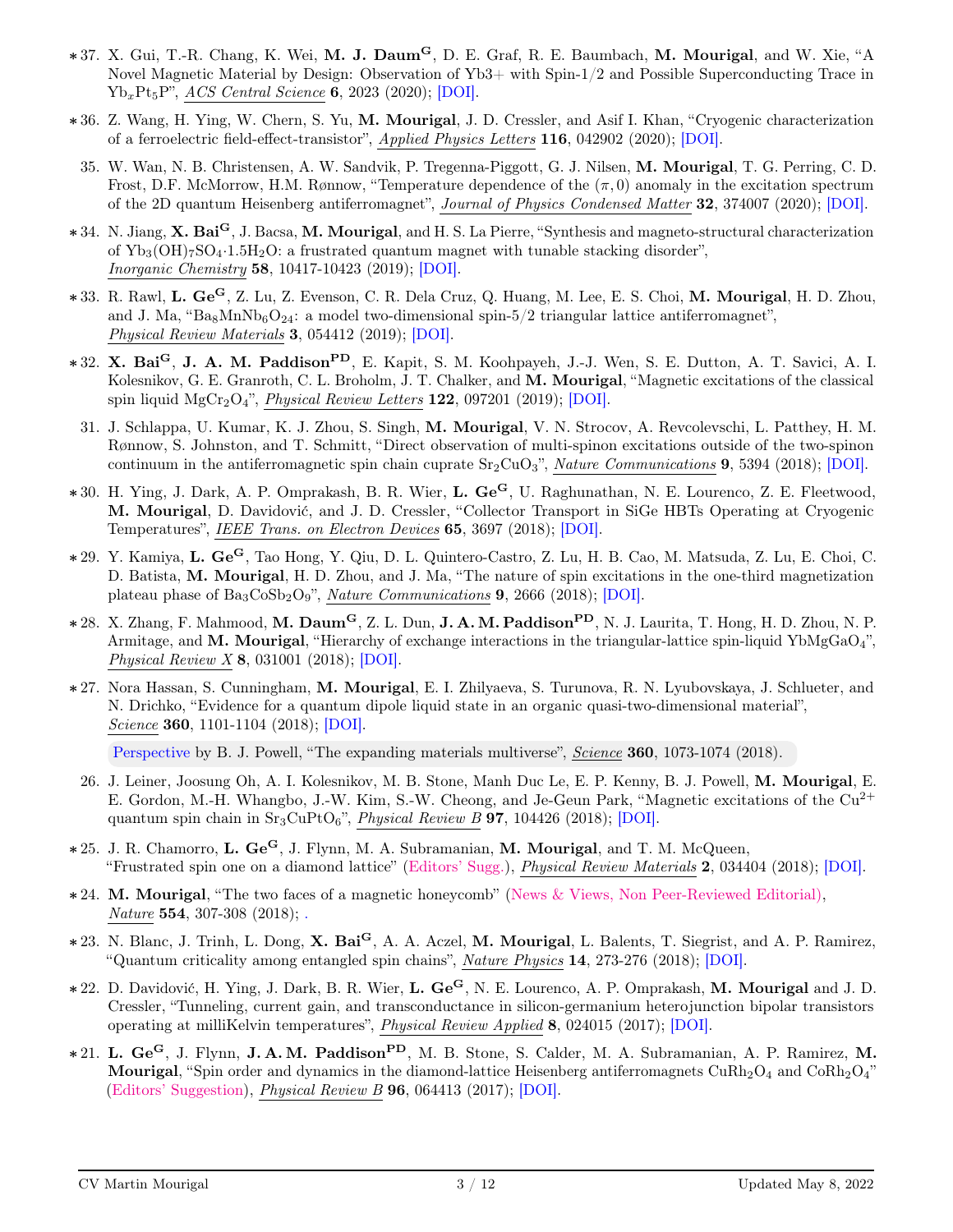- ∗ 20. R. Rawl, L. GeG, H. Agrawal, Y. Kamiya, C. R. Dela Cruz, N. P. Butch, X. F. Sun, M. Lee, E. S. Choi, J. Oitmaa, C. Batista, M. Mourigal, H. D. Zhou, and J. Ma, " $Ba_8CoNb_6O_{24}$ : a spin-1/2 triangular-lattice Heisenberg antiferromagnet in the 2D limit", Physical Review B 95, 060412 (2017); [\[DOI\].](http://dx.doi.org/10.1103/PhysRevB.95.060412)
- ∗ 19. J. A. M. PaddisonPD, M. DaumG, Z. L. Dun, G. Ehlers, Y. Liu, M. B. Stone, H. D. Zhou, and M. Mourigal, "Continuous excitations of the triangular-lattice quantum spin liquid YbMgGaO<sub>4</sub>", Nature Physics 13, 117-122 (2017); [\[DOI\].](http://dx.doi.org/10.1038/nphys3971)

Web of Science's Highly Cited Paper (Top 1% in its academic field). [News & Views](http://dx.doi.org/10.1038/540534a) on concurrent work by L. Balents, "Condensed-matter physics: Quantum mechanics in a spin", Nature 540, 534-535 (2016). Listed as ORNL Neutron Scattering [Top 10 most impactful papers of 2017.](https://neutrons.ornl.gov/content/top-10-ornl-neutron-science-achievements-2017)

- ∗ 18. H. Ying, B. R. Wier, J. Dark, N. E. Lourenco, L. GeG, A. P. Omprakash, M. Mourigal, D. Davidović, and J. D. Cressler, "Operation of SiGe HBTs down to 70 mK", IEEE Electron Device Letters 38, 12-15 (2017); [\[DOI\].](http://dx.doi.org/10.1109/LED.2016.2633465)
- ∗ 17. J. A. M. PaddisonPD, H. S. Ong, J. O. Hamp, P. Mukherjee, X. BaiG, M. G. Tucker, N. P. Butch, C. Castelnovo, M. Mourigal, and S. E. Dutton, "Emergent order in the kagome Ising magnet  $Dy_3Mg_2Sb_3O_14$ ", Nature Communications 7, 13842 (2016); [\[DOI\].](http://dx.doi.org/10.1038/ncomms13842)

Below: work performed before arriving at Georgia Tech

- 16. A. M. Fry-Petit, A. F. Rebola, M. Mourigal, M. Valentine, N. Drichko, J. P. Sheckelton, C. J. Fennie, and T. M. McQueen, "Direct assignment of molecular vibrations through normal mode analysis of the neutron dynamic pair distribution function technique". Journal of Chemical Physics 143, 124201 (2015); [\[DOI\].](http://dx.doi.org/10.1063/1.4930607)
- 15. D. E. MacLaughlin, O. O. Bernal, L. Shu, J. Ishikawa, Y. Matsumoto, J.-J. Wen, M. Mourigal, C. Stock, C. L. Broholm, G. Ehlers, K. Kimura, Y. Machida, S. Nakatsuji, Y. Shimura, and T. Sakakibara, "Unstable spin-ice order in the stuffed metallic pyrochlore  $Pr_{2+x}Ir_{2-x}O_{7-\delta}$ " (Editors' Suggestion), Physical Review B 92, 054432 (2015); [\[DOI\].](http://dx.doi.org/10.1103/PhysRevB.92.054432)
- 14. M. Mourigal, S. Wu, M. B. Stone, J. R. Neilson, J. M. Caron, T. M. McQueen, and C. L. Broholm, "Block magnetic excitations in the orbitally selective Mott insulator  $BaFe<sub>2</sub>Se<sub>3</sub>$ ", Physical Review Letters 115, 047401 (2015); [\[DOI\].](http://dx.doi.org/10.1103/PhysRevLett.115.047401)
- 13. M. Valentine, S. M. Koohpayeh, M. Mourigal, T. M. McQueen, C. L. Broholm, N. Drichko, S. Dutton, R.J . Cava, T. Birol, H. Das, and C. J. Fennie, "Raman study of magnetic excitations and magneto-elastic coupling in  $SrCr_2O_4$ ", *Physical Review B* **91**, 144411 (2015); [\[DOI\].](http://dx.doi.org/10.1103/PhysRevB.91.144411)
- 12. B. Dalla Piazza, M. Mourigal, N. B. Christensen, G. J. Nilsen, P. Tregenna-Piggott, T. G. Perring, M. Enderle, D. F. McMorrow, D. A. Ivanov, and H. M. Rønnow, "Fractional excitations in the square-lattice quantum antiferromagnet", Nature Physics 11, 62-68 (2015); [\[DOI\].](http://dx.doi.org/10.1038/nphys3172)

[News & Views](http://dx.doi.org/10.1038/nphys3213) by F. Becca and S. Sorella, "Quantum Magnets: Break it up", Nature Physics 11, 8-9 (2015).

- 11. M. Mourigal, W. T. Fuhrman, J. P. Sheckelton, A. Wartelle, J. A. Rodriguez-Rivera, D. L. Abernathy, T. M. McQueen, and C. L. Broholm, "Molecular quantum magnetism in  $LiZn<sub>2</sub>Mo<sub>3</sub>O<sub>8</sub>$ ", Physical Review Letters, 112, 027202 (2014); [\[DOI\].](http://dx.doi.org/10.1103/PhysRevLett.112.027202)
- 10. S. M. Koohpayeh, J.-J. Wen, M. Mourigal, S. E. Dutton, R. J. Cava, C. L. Broholm, and T. M. McQueen, "Optical floating zone crystal growth and magnetic properties of  $MgCr_2O_4$ ", Journal of Crystal Growth 384, 39-43 (2013); [\[DOI\].](http://dx.doi.org/10.1016/j.jcrysgro.2013.09.005)
- 9. M. Mourigal, W. T. Fuhrman, A. L. Chernyshev, and M. E. Zhitomirsky, "Dynamical structure factor of triangular lattice antiferromagnet", Physical Review B 88, 094407 (2013); [\[DOI\].](http://dx.doi.org/10.1103/PhysRevB.88.094407)
- 8. M. Mourigal, M. Enderle, A. Klöpperpieper, J.-S. Caux, A. Stunault, and H. M. Rønnow, "Fractional spinon excitations in the quantum Heisenberg antiferromagnetic chain", Nature Physics 9, 435-441 (2013); [\[DOI\].](http://dx.doi.org/10.1038/nphys2652)
- 7. M. Mourigal, M. Enderle, B. Fåk, R. K. Kremer, J. M. Law, A. Schneidewind, A. Hiess, and A. Prokofiev, "Evidence of a bond-nematic phase in LiCuVO4", Physical Review Letters 109, 027203 (2012); [\[DOI\].](http://dx.doi.org/10.1103/PhysRevLett.109.027203)
- 6. W. T. Fuhrman, M. Mourigal, M. E. Zhitomirsky, and A. L. Chernyshev, "Dynamical structure factor of quasi-2D antiferromagnet in high fields", Physical Review B 85, 184405 2012); [\[DOI\].](http://dx.doi.org/10.1103/PhysRevB.85.184405)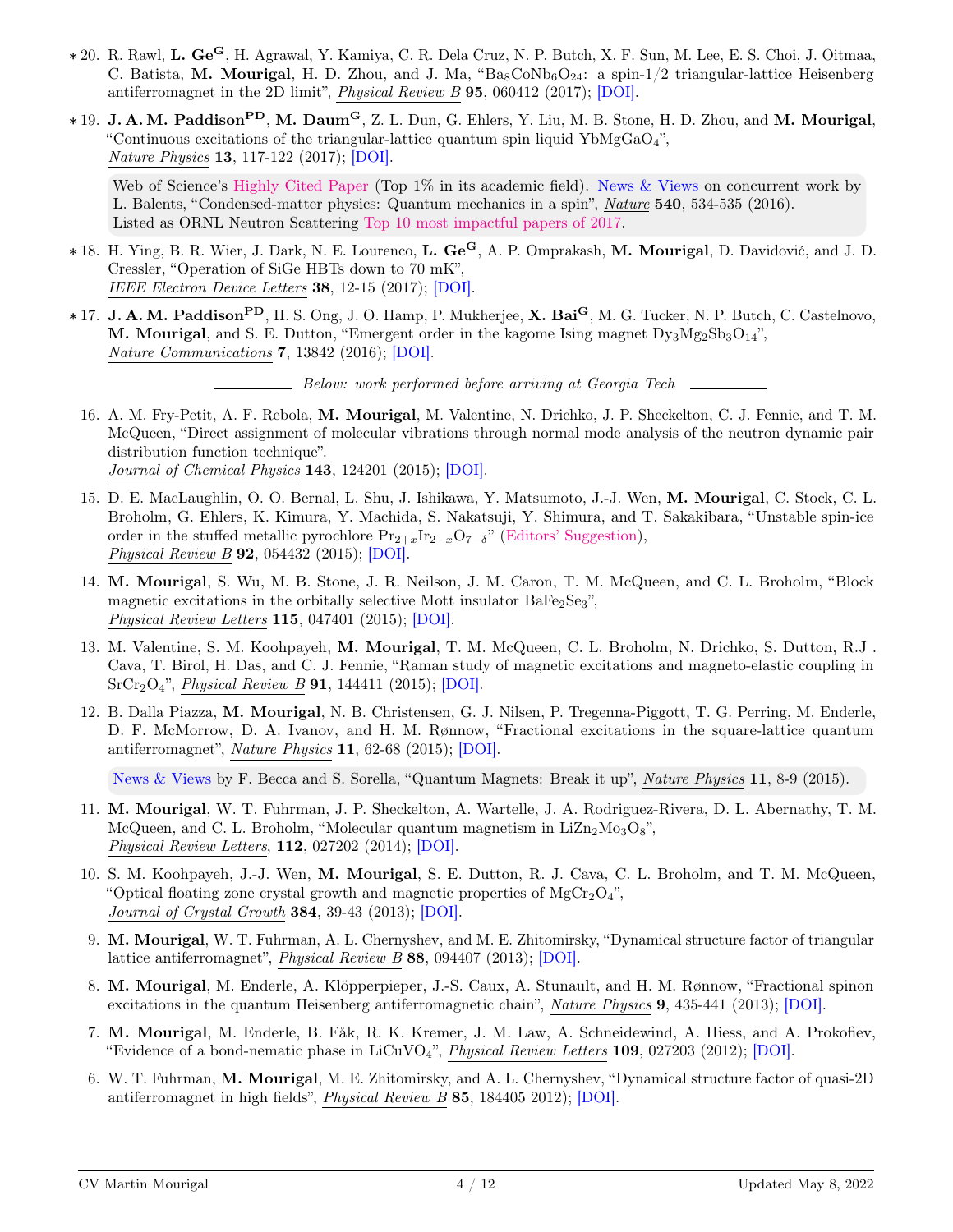- 5. S. E. Dutton, M. Kumar, M. Mourigal, Z. G. Soos, J.-J. Wen, C. L. Broholm, N. H. Andersen, Q. Huang, M. Zbiri, R. Toft-Petersen, and R. J. Cava, "Quantum spin liquid in frustrated one-dimensional LiCuSbO4", Physical Review Letters 108, 187206 (2012); [\[DOI\].](http://dx.doi.org/10.1103/PhysRevLett.108.187206)
- 4. J. Schlappa, K. Wohlfeld, K. Zhou, M. Mourigal, M. Haverkort, V. N. Strocov, L. Hozoi, C. Monney, S. Nishimoto, S. Singh, A. Revcolevschi, J.-S. Caux, L. Patthey, H. M. Rønnow, J. v.d.Brink, and T. Schmitt, "Spin-orbital separation in the quasi-1D Mott insulator  $Sr_2CuO_3$ ", *Nature* **485**, 82-85 (2012); [\[DOI\].](http://dx.doi.org/10.1038/nature10974)

Web of Science's Highly Cited Paper (Top  $1\%$  in its academic field). [News & Views](https://www.nature.com/articles/nature11038) by R. Claessen, Solid-state physics: Electrons do the split", Nature 485, 46-47 (2012).

- 3. B. Dalla Piazza, M. Mourigal, M. Guarise, H. Berger, T. Schmitt, M. Grioni, and H. M. Rønnow, "Unified quantitative model for magnetic and electronic spectra of the undoped cuprates", Physical Review B 85, 100508(R) (2011); [\[DOI\].](http://dx.doi.org/10.1103/PhysRevB.85.100508)
- 2. M. Mourigal, M. Enderle, R. K. Kremer, J. M. Law, and B. Fåk, "Ferroelectricity from spin supercurrents in LiCuVO<sub>4</sub>", *Physical Review B* 83, 100409(R) (2011); [\[DOI\].](http://dx.doi.org/10.1103/PhysRevB.83.100409)
- 1. M. Mourigal, M. E. Zhitomirsky, and A. L. Chernyshev, "Field-induced decay dynamics in square-lattice antiferromagnets", Editors' Suggestion, Physical Review B, 82(14), 144402 (2010); [\[DOI\].](http://dx.doi.org/10.1103/PhysRevB.82.144402)

#### Conference Presentations with Proceedings

∗ 1. Z. Wang, H. Ying, N. Tasneem, A. Gaskell, D. Cressler, M. Mourigal, A. I. Khan, "Cryogenic Characterization of Antiferroelectric Zirconia down to 50 mK", 2019 Device Research Conference (DRC), Ann Arbor, MI, USA, pp. 85-86 (2019), [\[DOI\].](https://doi.org/10.1109/DRC46940.2019.9046475)

## **Dissertations**

- ∗ 5. M. Daum<sup>G</sup> (Advisor: M. Mourigal), "Quantum Magnetism in Quasi-Two-Dimensional Rare-Earth Oxides: Neutron Scattering and Instrumentation". Ph.D. Dissertation, Georgia Institute of Technology (August 2021).
- ∗ 4. L. Ge<sup>G</sup> (Advisor: M. Mourigal), "Versatile Spin-wave Approaches To The Spin Dynamics Of Transition-metal Insulators". Ph.D. Dissertation, Georgia Institute of Technology (May 2020).
- ∗ 3. X. Bai<sup>G</sup> (Advisor: M. Mourigal), "Neutron Scattering And Quantitative Modeling Of Magnetic Excitations In Frustrated Magnets". Ph.D. Dissertation, Georgia Institute of Technology (December 2019).
	- 2. M. Mourigal (Advisors: H. M. Rønnow and M. Enderle), "Order and Dynamics of Model Quantum Antiferromagnets". Ph.D. Dissertation, Ecole Polytechnique Fédérale de Lausanne (June 2011); [\[DOI\].](http://dx.doi.org/10.5075/epfl-thesis-5081) Defense committee included P. Bourges (Saclay), F. Mila (Lausanne) and D. A. Tennant (Berlin).
	- 1. M. Mourigal (Advisor: M. E. Zhitomirsky), "Effect of Magnetic Field on Dynamics of Antiferromagnets"; Master's Thesis, Ecole Polytechnique Fédérale de Lausanne (February 2008). [\[DOI\].](http://infoscience.epfl.ch/record/145843)

## Teaching and Mentoring

#### Courses Taught

Grade is "Instructor Overall Effectiveness" score given by students (Response Rate, Number of respondents)

| Spring 2022   | <b>PHYS 6211</b> | Condensed Matter Physics II | 16 students |                                |
|---------------|------------------|-----------------------------|-------------|--------------------------------|
| Fall 2021     | <b>PHYS 3143</b> | Quantum Mechanics I         | 45 students | $4.8/5$ (51\%, 23 responses)   |
| Spring 2021   | <b>PHYS 6211</b> | Condensed Matter Physics II | 15 students | $4.9/5$ $(36\%, 5$ responses)  |
| Fall 2020     | <b>PHYS 3122</b> | Electro & Magnetostatics    | 57 students | $4.9/5$ (52\%, 30 responses)   |
| Spring 2020   | <b>PHYS 4262</b> | Solid State Physics         | 24 students | (No Survey due to COVID-19)    |
| Spring 2019   | <b>PHYS 4262</b> | Solid State Physics         | 30 students | $4.9/5$ $(53\%, 17$ responses) |
| Fall 2018     | <b>PHYS 3122</b> | Electro & Magnetostatics    | 55 students | $5.0/5$ (56\%, 31 responses)   |
| Spring 2018   | <b>PHYS 4262</b> | Solid State Physics         | 16 students | $5.0/5$ $(81\%, 13$ responses) |
| Fall 2017     | <b>PHYS 3122</b> | Electro & Magnetostatics    | 61 students | $5.0/5$ $(44\%, 27$ responses) |
| Spring 2017   | <b>PHYS 2212</b> | Introductory Physics II     | 45 students | $4.9/5$ (67\%, 30 responses)   |
| Spring $2016$ | <b>PHYS 2212</b> | Introductory Physics II     | 79 students | $4.9/5$ (61\%, 48 responses)   |
| Spring 2015   | <b>PHYS 2212</b> | Introductory Physics II     | 92 students | $4.8/5$ (59%, 54 responses)    |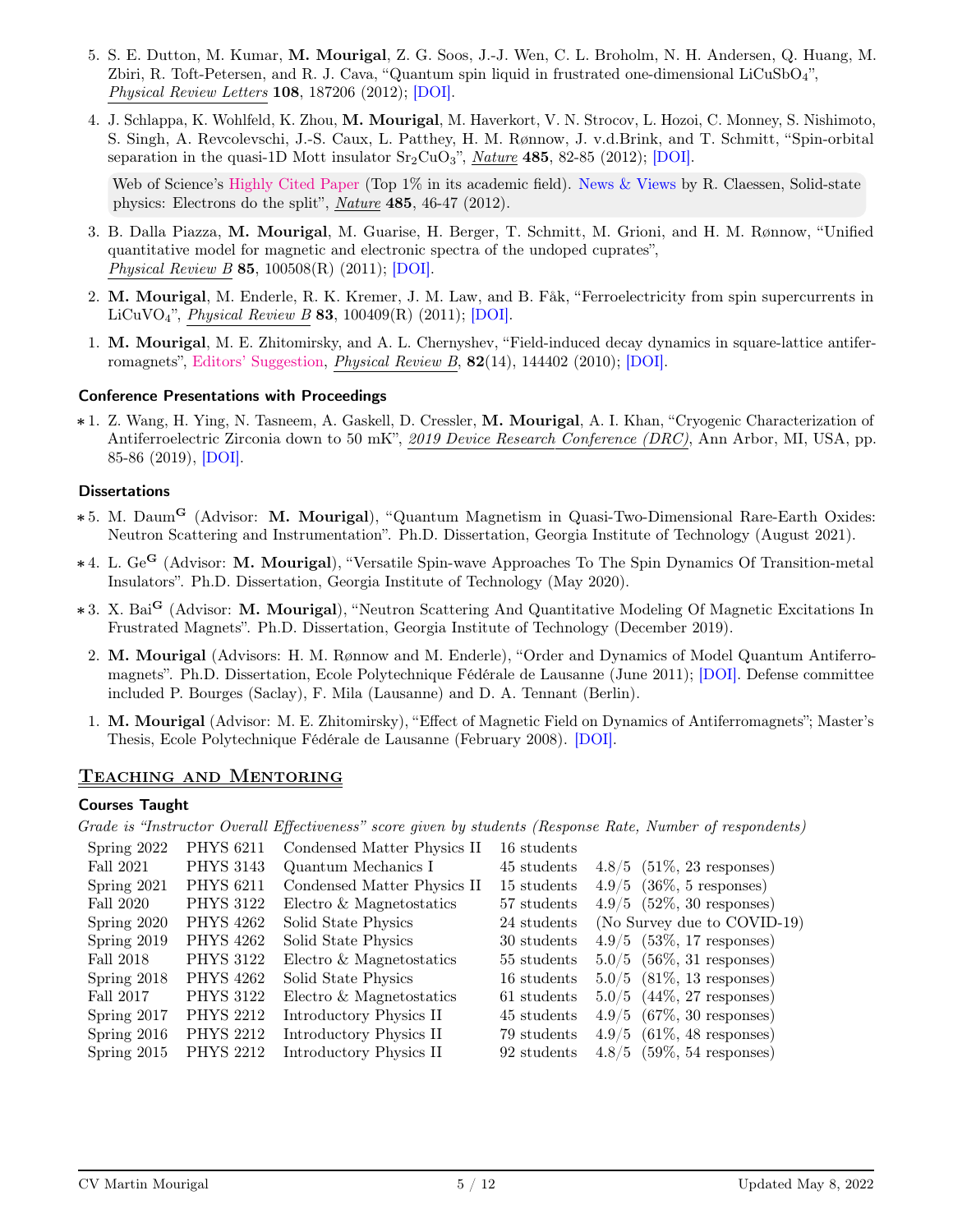#### Graduate Students Supervised

- 6. Olivia Vilella GT Physics Graduate Student 01/2021-Current
- 5. David Brooks GT Physics Graduate Student 01/2021-Current
- 4. Jensen Kaplan GT Physics Graduate Student 01/2020-Current
- 3. Marcus Daum GT Physics Graduate Student 01/2016-07/2021 Obtained PhD degree in July 2021. [Recipient of a DOE SCGSR award](https://science.osti.gov/wdts/scgsr/SCGSR-Awards) . Subsequently: Future Technical Leader Program, Northrop Grumman .
- 2. Luwei Ge GT Physics Graduate Student 01/2015-05/2020 Obtained PhD degree in May 2020. Subsequently: Software Engineer, Google .
- 1. Xiaojian Bai GT Physics Graduate Student 01/2015-12/2019 Obtained PhD degree in December 2019. Subsequently: Postdoctoral Fellow, High Flux Isotope Reactor, Oak Ridge National Laboratory (TN) Currently: Assistant Professor of Physics, Louisianna State University.

#### Master Students Supervised

1. Benjamin Lichy GT Physics Master Student 01/2020-08/2020 Project: "Simulations of the Two-Dimensional Ising System on a Square Lattice"

#### Postdocs Mentored

- 3. Harry Lane Postdoctoral Research Associate 08/2022– 2. Zhiling Dun Postdoctoral Research Associate 09/2017–07/2021 Subsequently: Tenure-Track Researcher, Institute of Physics, Chinese Academy of Sciences, Beijing (China)
- 1. Joseph Paddison Postdoctoral Research Associate 06/2015–09/2016 Subsequently: Junior Research Fellow, Churchill College & Cavendish Lab, Cambridge University (UK) Currently: Wigner Distinguished Staff Fellow, Oak Ridge National Laboratory (TN)

#### Undergraduate Students Supervised

| 18. | Lila Nassar                                 | GT Physics Undergraduate Student<br>Roger M. Wartell and Stephen E. Brossette Award for Multidisciplinary Studies                                                                                                                         | $01/2022-$          |
|-----|---------------------------------------------|-------------------------------------------------------------------------------------------------------------------------------------------------------------------------------------------------------------------------------------------|---------------------|
| 17. | Aulden Jones                                | GT Physics Undergraduate Student                                                                                                                                                                                                          | $01/2021-$          |
|     |                                             | Sandia-GT Academic Alliance Intern, Global Quantum Leap Intern at NIMS, Tsukuba (Japan)                                                                                                                                                   |                     |
| 16. | Adit Desai<br>Letson Scholarship, Fall 2021 | GT Physics Undergraduate Student                                                                                                                                                                                                          | $01/2021-$          |
| 15. | Milkias Balkew                              | GT Physics and ECE Undergraduate Student $01/2021-05/2022$<br>Subsequently: Vivian Thomas Scholar and Graduate Student, Johns Hopkins University                                                                                          |                     |
| 14. | Robin Glefke                                | GT Physics Undergraduate Student<br>2021 NSF Graduate Research Fellow, President's Undergraduate Research Award (Summer 2020)<br>Subsequently: Graduate Student in Physics at the University of California San Diego                      | $01/2020 - 05/2021$ |
| 13. | Charles Cardot                              | GT Physics Undergraduate Student<br>$2022$ NSF Graduate Research Fellow<br><i>Subsequently:</i> Graduate Student in Physics at the University of Washington (US)                                                                          | $01/2020 - 05/2021$ |
| 12. | Patrick Pinney                              | GT Physics Undergraduate Student<br>Subsequently: Intern at Los Alamos National Laboratory                                                                                                                                                | $05/2019 - 12/2019$ |
| 11. | Liam Ritchie                                | GT Physics Undergraduate Student<br>Subsequently: HERE Intern, Oak Ridge National Laboratory                                                                                                                                              | $05/2018 - 12/2019$ |
| 10. |                                             | Emilly Hollingworth GT Physics Undergraduate Student<br>2021 NSF Graduate Research Fellow, Hitohiro Fukuyo Outstanding Physics Undergraduate Award<br>Subsequently: Graduate Student in Physics at the University of California, Berkeley | $06/2018 - 07/2019$ |
| 9.  | Hannah Price                                | GT Physics Undergraduate Student<br>President's Undergraduate Research Award (Spring 2018)<br>Subsequently: Master Student in Theoretical Physics at ETH Zürich (CH)                                                                      | 09/2017-07/2019     |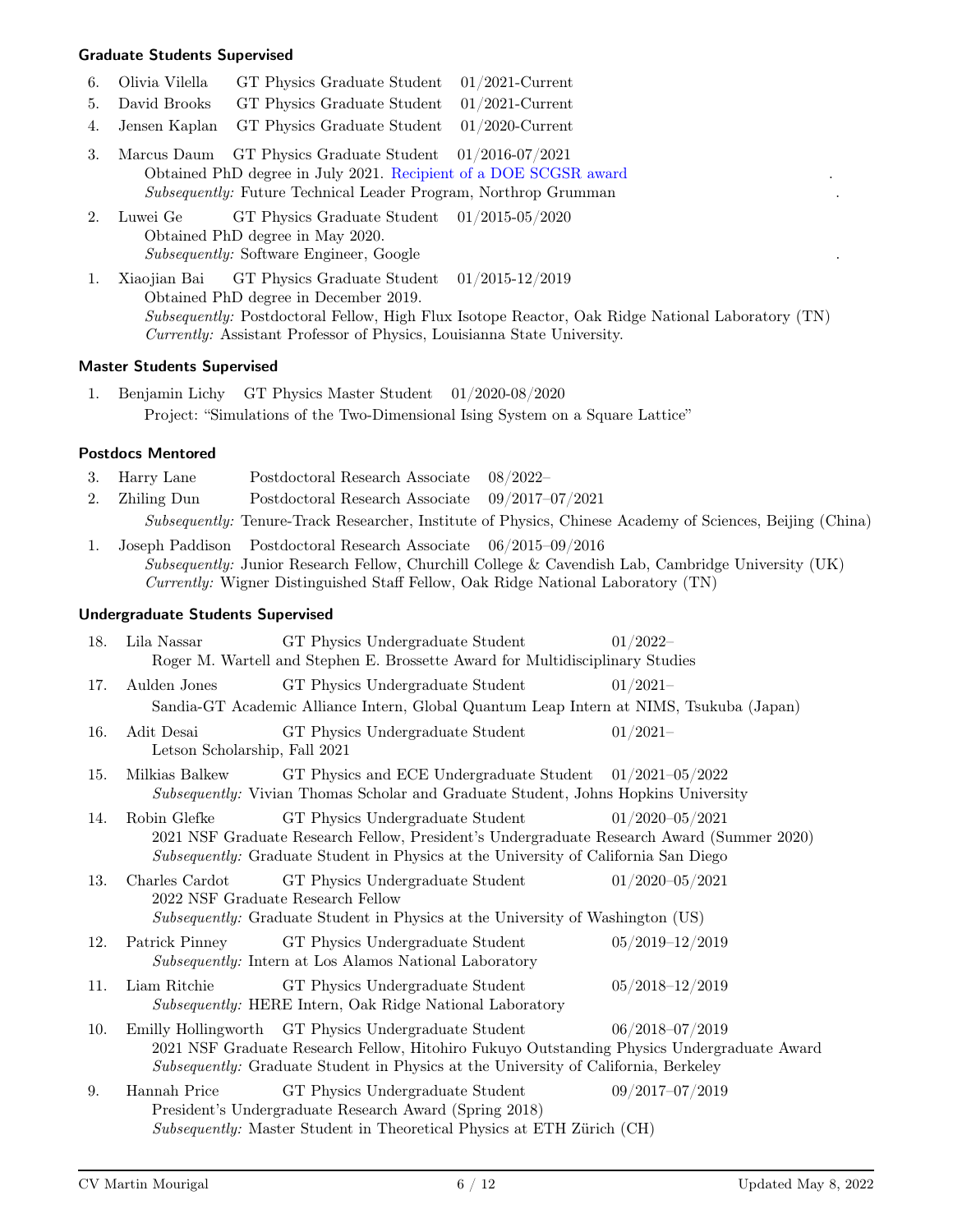| 8. | Zack Kennedy                | GT Physics Undergraduate Student<br>REU Student at Johns Hopkins Crystal Growth Facility (PARADIM), Summer 2018<br><i>Subsequently:</i> Graduate Student in Physics at Cornell University (US)                                      | 09/2017-07/2019     |
|----|-----------------------------|-------------------------------------------------------------------------------------------------------------------------------------------------------------------------------------------------------------------------------------|---------------------|
| 7. |                             | Emmanuel Aneke Summer Student (NSF REU Program)<br>Subsequently: Al Ashley Fellow, SLAC National Accelerator Laboratory                                                                                                             | 06/2018-07/2018     |
| 6. |                             | Darian Hartsell GT Physics Undergraduate Student<br>President's Undergraduate Research Award (Spring 2018)<br>Subsequently: Graduate Student in Physics at the University of Southern California (US)                               | 09/2016-06/2018     |
| 5. | Cheetan Velivela            | Cornell Physics Undergraduate Student (Visiting)<br>Subsequently: Continued as Physics Undergraduate Student at Cornell University (US)                                                                                             | $01/2017 - 07/2017$ |
| 4. | Sai Paladugu                | GT Physics and Computer Science Undergraduate Student $06/2016-05/2017$<br>President's Undergraduate Research Award (Spring 2017)<br>Subsequently: Graduate Student in Physics at the University of Illinois, Urbana-Champaign (US) |                     |
| 3. | Patrick Nave                | ORNL Intern (Challenge Program)<br>Co-advised with Dr. Jiao Lin at Oak Ridge National Laboratory's NDAV Division<br>Subsequently: Graduate Student in Mathematics at Duke University, Durham (US)                                   | $06/2016 - 08/2016$ |
| 2. | Michael Wadell              | ORNL Intern (Challenge Program)<br>Co-advised with Dr. Matthew Stone at Oak Ridge National Laboratory's QCMD Division<br>Subsequently: Graduate Student in Data Analytics at Columbia University, New York (US)                     | $06/2016 - 08/2016$ |
| 1. |                             | Michael Waterbury GT Physics Undergraduate Student<br>Subsequently: Graduate Student in Physics at the University of California, Irvine (US)                                                                                        | $04/2015 - 08/2016$ |
|    | <b>GRANTS AND CONTRACTS</b> |                                                                                                                                                                                                                                     |                     |

## Total sponsored funding received: \$2,080,000.

## Currently Funded

- "Quantum multipolar fluctuations in spin-orbit magnets" (DE-SC-0018660) Department of Energy, Office of Science, Basic Energy Sciences, Neutron Scattering Program. Total: \$570,894 Role: PI (100% Share) Period: 06/2021–05/2024 (3 Years)
- "CAREER: Anomalous spin dynamics in triangular quantum magnets: from materials discovery to quantitative neutron spectroscopy" (NSF-DMR-1750186) National Science Foundation, Division of Materials Research, Condensed Matter Physics.

Total: \$621,772 Role: PI (100% Share) Period: 06/2018–05/2023 (5 Years)

• Acquisition of an Energy-tunable X-ray Analytical Characterization Tool (EXACT) for Measuring Local Structure and Chemistry in Materials (NSF-DMR-1925797) National Science Foundation, Division of Materials Research, MRI. Total: \$332,500. Role: Co-PI with five GT colleagues including Faisal Alamgir (PI). Period: 09/2019–08/2022 (3 Years)

## Previously Funded

• "Controlling quantum coherence in frustrated spin-orbit magnets" (DE-SC-0018660)

Department of Energy, Office of Science, Basic Energy Sciences, Neutron Scattering Program. Total: \$555,000 Role: PI (100% Share)

Period: 06/2018–05/2021 (3 Years)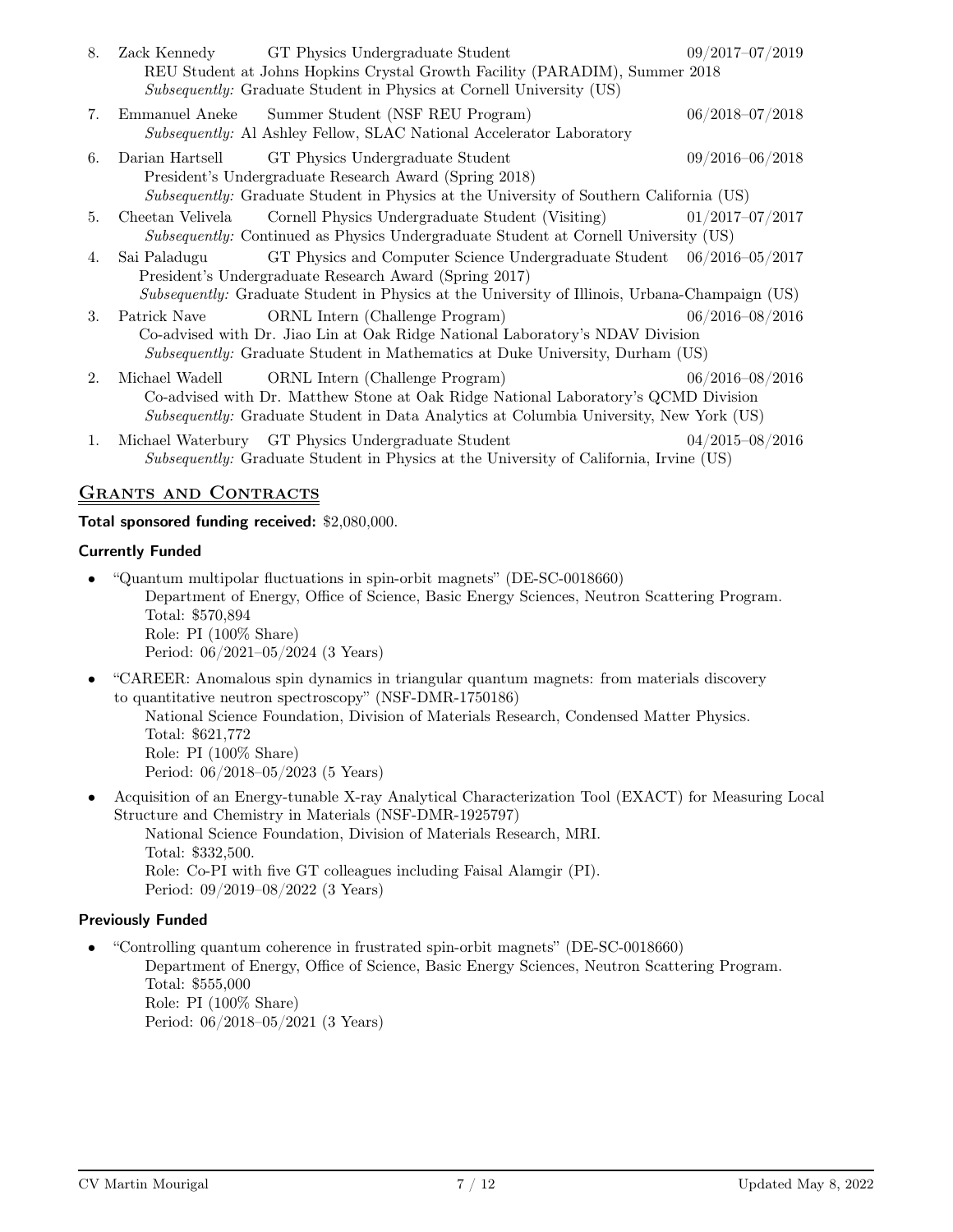## Internal Funding

- "Georgia Tech Quantum Alliance"
	- Source: Georgia Tech Institute for Electronics and Nanotechnology; Seed Research Grant Total: \$225,000 Role: Executive Director Collaborators: Arijit Raychowdhury (Executive Co-Director, GT ECE). Period: 07/2019–06/2022 (3 years). Share: No explicit monetary commitment for Mourigal's lab, community building activities.

## PROFESSIONAL ACTIVITIES AND SERVICE

∗ indicates major service work in terms in time commitment and/or responsibilities.

## Advisory and Technical Roles with Oak Ridge National Laboratory (ORNL)

- ∗ 2020-Current Team Spokesperson, CHESS Instrument Concept, Second Target Station Project.
- ∗ 2020 Chair, SNS-HFIR User Group Executive Committee (SHUG-EC).
- 2020 Member, Data Reduction Analysis and Handling Review Committee, Neutron Scattering Div.
- ∗ 2019-2021 Elected Member, SNS-HFIR User Group Executive Committee (SHUG-EC). 2018-Current Chair, MANTA Instrument Advisory Committee, Neutron Scattering Division. 2016-2017 Co-chair, Young Investigators Advisory Board, Quantum Condensed Matter Division.

## Service for Georgia Tech

|        | $2021$ -Current | Science Advisor, Institute for Materials.                                                          |
|--------|-----------------|----------------------------------------------------------------------------------------------------|
| $\ast$ | 2021-2022       | Chair, Quantum Science Faculty Search Committee, School of Physics.                                |
| $\ast$ | 2020-2021       | Member, Graduate Program Committee, School of Physics.                                             |
|        | 2020-2021       | Member, Task Force on Strategic Initiatives, School of Physics.                                    |
|        | 2020            | Finalist, Institute for Materials Executive Directorship.                                          |
| $\ast$ | 2020-2021       | Member, School of Physics Chair Search Committee.                                                  |
| $\ast$ | 2019-2020       | Member, Condensed Matter Faculty Search Committee, School of Physics (1 succesful hire).           |
| $\ast$ | $2019$ -Current | Co-Director, Georgia Tech Quantum Alliance (University-wide effort in quantum sci. & engineering). |
|        | 2019            | Lead technical organizer, Workshop on Quantum Sciences and Technologies.                           |
| $\ast$ | 2018-2020       | Elected Member and Secretary, Faculty Advisory Committee, School of Physics.                       |
|        | 2018-2019       | Member, Blue Ribbon Panel, Institute for Materials.                                                |
| $\ast$ | 2017-2018       | Chair, Condensed Matter Faculty Search Committee, School of Physics (1 succesful hire).            |
|        | 2017-2018       | Member, Excellence through Diversity in Faculty Hiring Committee, College of Science.              |
|        | 2017            | Member, Review Committee, Institute for Materials.                                                 |
|        | 2016            | Co-Author (with Colin Parker), White paper on Adding $\hbar$ to Georgia Tech, Strategic Plan.      |
|        | 2016            | Strategic Planning Committee, Institute for Materials.                                             |
|        | 2015-2016       | Member, Introductory Physics Program Committee, School of Physics.                                 |

#### Peer Review

|        | $2019$ -Current | Reviewer, ORAU's Ralph E. Powe Junior Faculty Enhancement Award Applications.              |
|--------|-----------------|--------------------------------------------------------------------------------------------|
|        | $2018$ -Current | Reviewer, Early Carreer, Neutron Scattering and SBIR Programs, Office of Science, DOE.     |
|        | $2018$ -Current | Referee, Nature Reviews, Journal of the Physical Society of Japan, Communications Physics. |
|        | $2017$ -Current | Referee, Nature, Science Advances, npj Quantum Materials, Physical Review Materials.       |
|        | 2017            | Nature Research Outstanding Peer Reviewer.                                                 |
| $\ast$ | $2016$ -Current | Member, Beam Time Allocation Committee, NIST Center for Neutron Research, NIST.            |
| $\ast$ | $2016$ -Current | Member, Reviewer and On-Site Science Review Committee, Neutron Scattering Division, ORNL.  |
|        | $2016$ -Current | Referee, <i>Nature Communications</i> .                                                    |
|        | 2016            | Reviewer, Condensed Matter Physics, Division of Materials Research, NSF.                   |
|        | $2015$ -Current | Referee, Nature Physics, Physical Review Letters, Physical Review B.                       |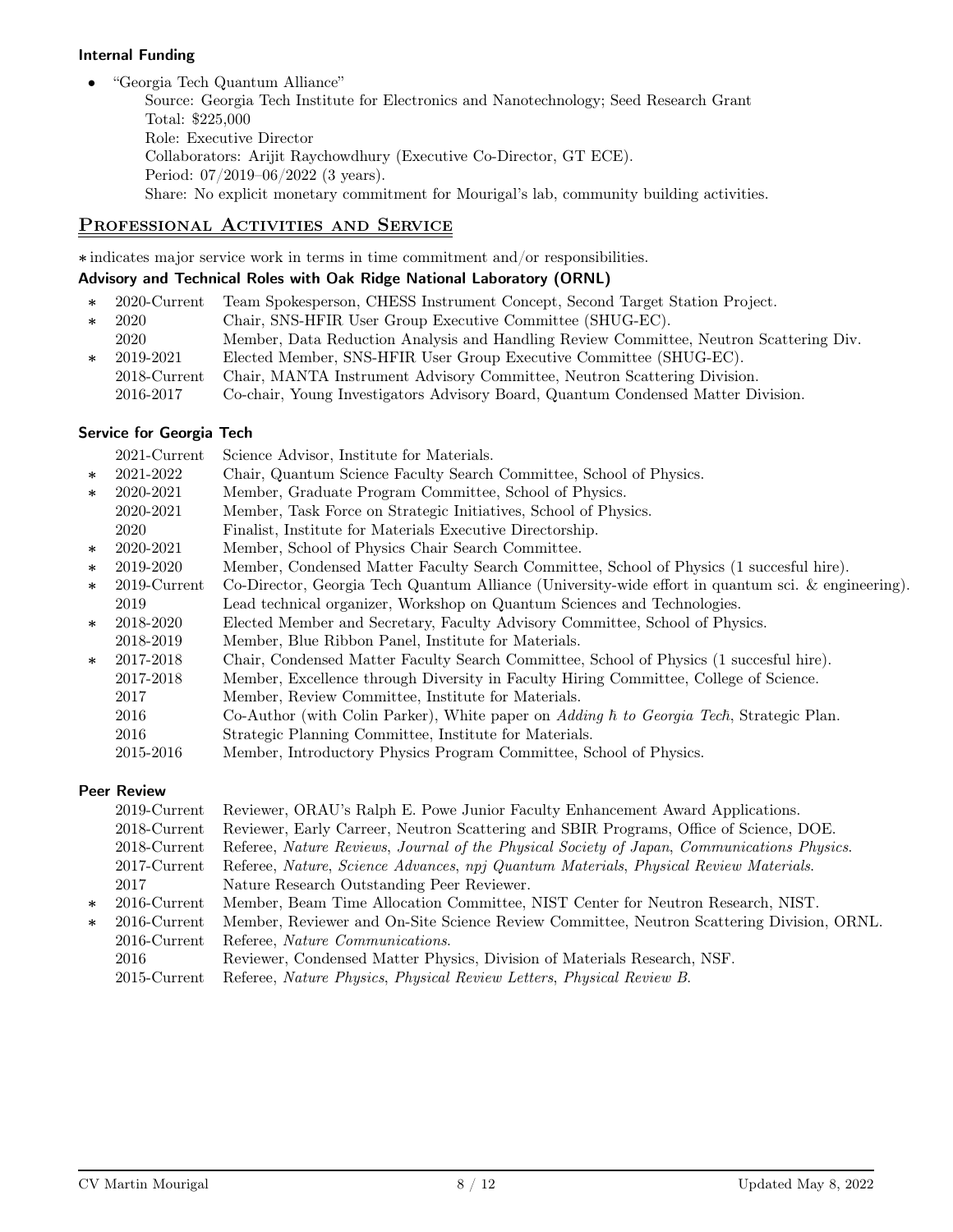## Meeting Organization

- 2022 Session Chair, APS March Meeting 2022, Chicago (IL).
- 2021 Topical Program Organizer (Spin Liquids), APS March Meeting 2022.
- ∗ 2019 Science at the Second Target Station Workshop, ORNL, December 9–10, 2019
	- 2019 Focus Topic Organizer (GMAG) for the 2020 APS March Meeting, Denver (CO).
	- 2018 Session Chair, APS March Meeting 2018, Los Angeles (CA).
	- 2017 Organizer, Workshop on Early Quantum Materials Science at ORNL's Second Target Station, Georgia Tech, 20 international participants, January 05–06, 2017.
	- 2017 Session Chair, APS March Meeting 2017, New Orleans (LA).

## Membership in Professional Societies

American Physical Society Materials Research Society Neutron Scattering Society of America Sigma Xi, The Scientific Research Honor Society American Association of University Professors

## ORAL PRESENTATIONS

## Invited Presentations at International Conferences & Workshops

#### 2022

- ∗ 37. Swiss Workshop on Materials with Novel Electronic Properties (SWM-2020), Les Diablerets (Switzerland). August 2022.
- ∗ 36. American Conference on Neutron Scattering, Boulder (CO). June 2022.
- ∗ 35. 29th Rare Earth Research Conference (RERC29), Philadelphia (PA). June 2022.

## 2021

- ∗ 34. "Magnon pairing, interactions and decay in the spin-orbital magnet FeI2" (online), Korean Physical Society Annual Meeting, October 21, 2021.
- ∗ 33. "Magnon pairing, interactions and decay in the spin-orbital magnet FeI2" (online), Workshop on Quantum Materials: New Insights from Neutron Scattering, University of Minnesota, June 9, 2021.
- ∗ 32. "Frustrated Magnetism Beyond Kramers Doublets" (online), Quantum Materials Canada 2020, Jouvence (Québec). May 26, 2021.
- ∗ 31. "Hybridization and interaction between quantum multipolar fluctuations in a conventional magnet" (online), International workshop on Emergence and Dynamics in Quantum Matter, Korea Institute for Advanced Study. February 3, 2021.

#### 2020

- ∗ 30. (Postponed to 2022), Third International Workshop From Electronic Correlations to Functionality, Kloster Seeon (Germany).
- ∗ 29. (Postponed to 2022), Frustrated Metals and Insulators Workshop, International Centre for Theoretical Sciences (ICTS), Bangalore (India).
- ∗ 28. (Cancelled), Swiss Workshop on Materials with Novel Electronic Properties (SWM-2020), Les Diablerets (Switzerland). August 31-September 2, 2020.
- ∗ 27. (Cancelled), 29th Rare Earth Research Conference (RERC29), Philadelphia (PA). June 21-25, 2020.

## 2019

- ∗ 26. "Nature of magnetic excitations in 2D and 3D spin liquids", Materials Research Society (MRS) Fall Meeting 2019, Boston (MA). December 2, 2019.
- ∗ 25. "Continuous magnetic spectra in absence of quasiparticle fractionalization", Workshop on Topological Quantum Matter: Concepts and Realizations, KITP, UC Santa Barbara (CA). October 15, 2019.
- ∗ 24. "Magnetic Materials: a gateway to quantum matter and information" (Poster), Second Japanese-American-German Frontiers of Science Symposium, Kyoto (Japan). September 27, 2019.
- ∗ 23. "Magnetic excitations in classical spin liquids: the case of MgCr2O4 and beyond", International Conference on Strongly Correlated Electron Systems (SCES) 2019, Okayama (Japan). September 25, 2019.
- ∗ 22. "Anomalous spin dynamics in triangular quantum magnets", Workshop on Quantum Matter: Dynamics of Quantum Magnetism, Tsung-Dao Lee Institute, Shanghai (China). August 29, 2019.
- $*21$ . "Magnetic excitations in classical spin liquids: the case of MgCr<sub>2</sub>O<sub>4</sub> and beyond". Workshop on Competing Interactions and Colossal Responses in Transition Metal Oxides, Telluride Science Research Center (CO). June 26, 2019.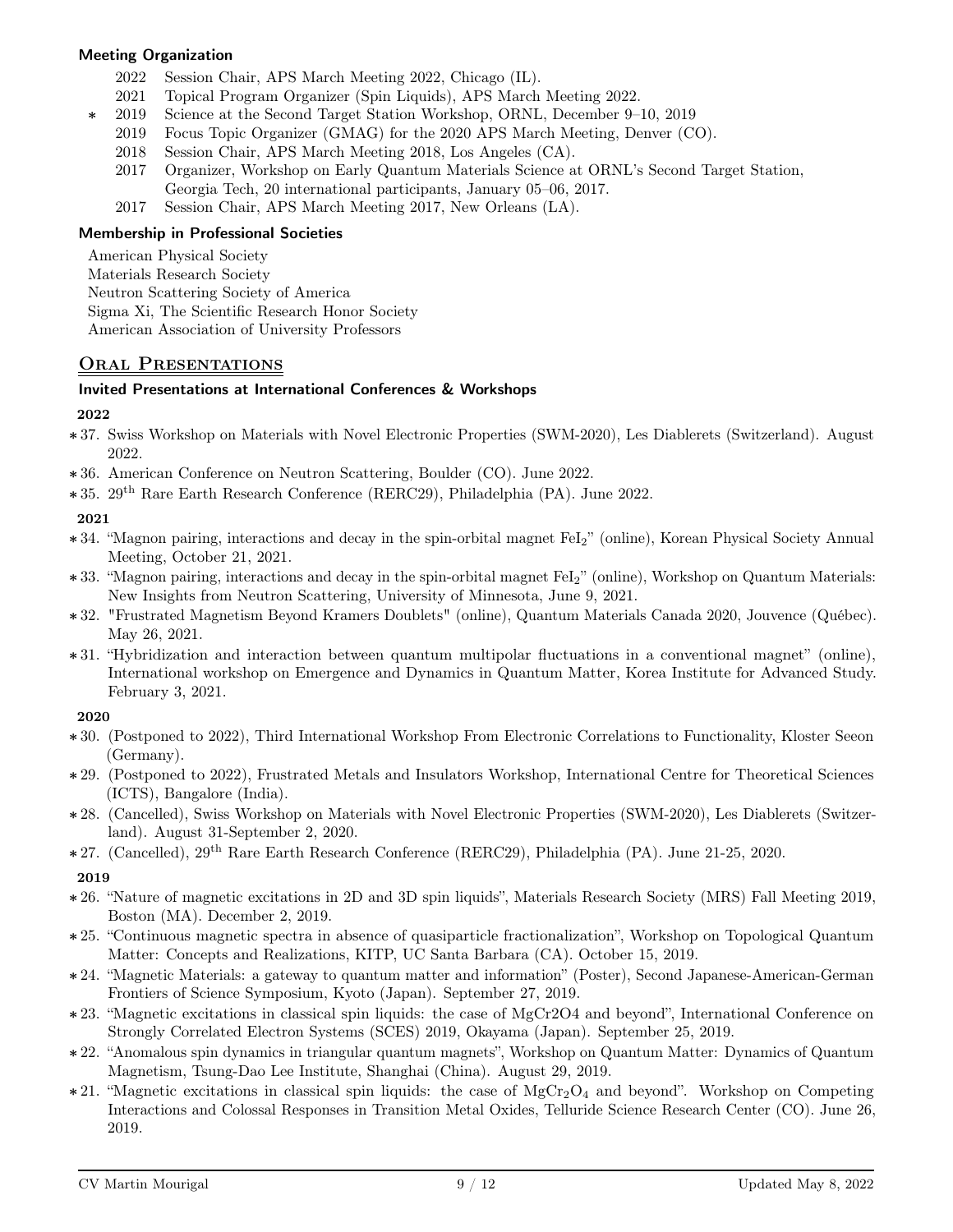- ∗ 20. "Magnetic excitations of a classical spin liquid: the case of MgCr2O4", Workshop on Constrained Many-Body Dynamics, Max Planck Institute for the Physics of Complex Systems, Dresden (Germany). March 29, 2019.
- ∗ 19. "Nature of magnetic excitations in spin liquids", Quantum Materials Workshop, Oak Ridge National Laboratory (TN). February 19, 2019.
- ∗ 18. "Nature of magnetic excitations in spin liquids", Quantum Materials Symposium 2019, YongPyong (South Korea). February 12, 2019.

#### 2018

- ∗ 17. "Exotic magnetic matter and the search for spin liquids", The 85th Annual Meeting of the APS Southeastern Section, Knoxville (TN). November 8, 2018.
- ∗ 16. "Anomalous spin dynamics in triangular quantum magnets", International Conference on Highly Frustrated Magnetism 2018, Davis (CA). July 14, 2018.
- ∗ 15. "Impact and future of cold neutrons for quantum materials research", Neutron Users New Instrument Workshop, American Conference on Neutron Scattering, College Park (MD). June 24, 2018.

## 2017

- ∗ 14. "Spin fragmentation in kagome Ising magnets". Seventy fifth Pittsburgh Diffraction Conference, Indiana (PA). October 19, 2017.
- $*13.$  "Kagome Ising physics realized in bulk magnets: the  $RE_3Mg_2Sb_3O_{14}$  family". International Conference on Strongly Correlated Electron Systems (SCES) 2017, Prague (Czech Republic). July 17, 2017.
- ∗ 12. "Spin-liquid candidates in novel triangular and kagome rare-earth oxides". Workshop on Competing Interactions and Colossal Responses in Transition Metal Oxides, Telluride Science Research Center (US). June 28, 2017.
- ∗ 11. "Non-harmonic magnons in quantum antiferromagnets". Workshop on Larmor precession techniques for ultrahighresolution spectroscopy, Oak Ridge National Laboratory (US). May 25, 2017.
- ∗ 10. "Current investigations in quantum magnetism using (mostly) cold neutrons". Workshop on the MANTA spectrometer, Oak Ridge National Laboratory (US). May 4, 2017.
- ∗ 9. "Continuous magnetic excitations in the triangular-lattice quantum spin-liquid YbMgGaO4". APS March Meeting, New Orleans (US). March 13, 2017.

## 2015

- 8. "Block magnetic excitations in the orbitally selective Mott insulator BaFe<sub>2</sub>Se<sub>3</sub>". User Meeting 2015, Oak Ridge National Laboratory (US). October 27, 2015.
- ∗ 7. "Opportunities for Cold Neutrons on Quantum Materials: Bright, Focused, Extreme and Polarized". MANTA: A Next Generation Cold Triple Axis Spectrometer for the High Flux Isotope Reactor, Oak Ridge National Laboratory (US). May 19, 2015.

## Before 2015

- 6. "Frustrated magnetism with magnetic molecules". American Conference on Neutron Scattering, Knoxville (US). June 2, 2014.
- 5. "Molecular quantum magnetism in LiZn<sub>2</sub>Mo<sub>3</sub>O<sub>8</sub>". APS March Meeting, Denver (US). March 3, 2014.
- 4. "Molecular quantum magnetism in LiZn2Mo3O8". Mott Physics Beyond Heisenberg, Monte Veritá (Switzerland). October 28, 2013.
- 3. "Origin of ferroelectricity and exotic magnetism in frustrated LiCuVO4". APS March Meeting, Baltimore (US). March 20, 2013.
- 2. "Origin of ferroelectricity and exotic magnetism in frustrated LiCuVO4". FLIPPER, International Workshop on Single-Crystal Diffraction with Polarised Neutrons, Institut Laue-Langevin, Grenoble (France). January 25, 2013.
- 1. "Neutron scattering from quantum and frustrated spin chains". SYNEMAG International Workshop on Synchrotron and Neutron Applications of High Magnetic Fields, European Synchrotron Radiation Facility, Grenoble (France). October 19, 2012.

## Invited Presentations at Universities & Institutes

## 2021

- ∗ 36. "Magnon Pairing, Decay and Fractionalization in Quantum Magnets", Special MRSEC Seminar, Ohio State University Columbus (OH). October 18, 2021.
- ∗ 35. "Magnons are (not) forever" Colloquium, University of Tennessee, Knoxville (TN). April 22, 2021.
- ∗ 34. "Magnon pairing, interactions and decay in the spin-orbital magnet FeI2" Theory of Quantum Matter Seminar, Okinawa Institute of Science and Technology (Japan). March 31, 2021.

## 2020

∗ 33. "Anomalous excitation spectra of conventional magnets", Condensed Matter Seminar, University of Tennessee,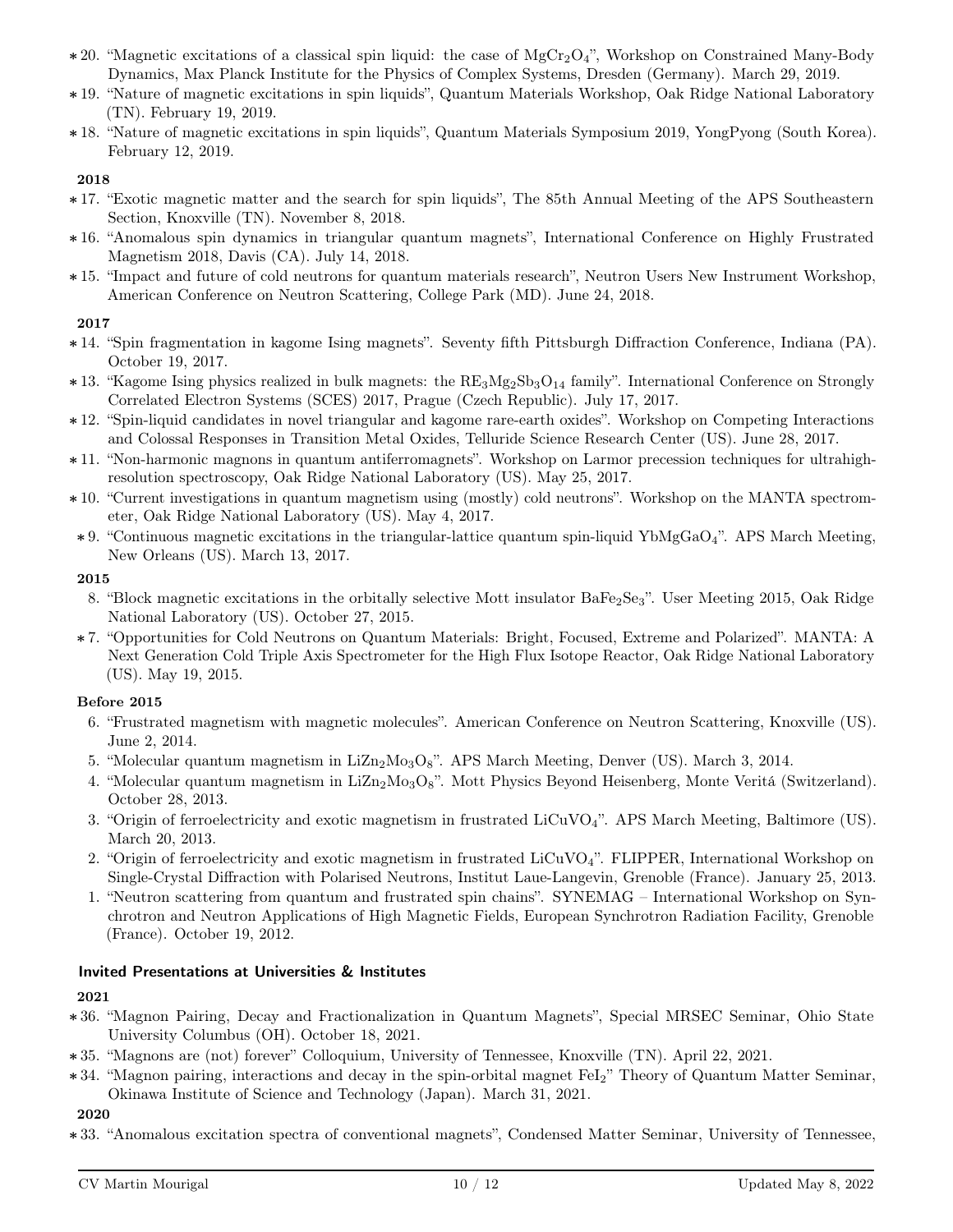Knoxville (TN). November 18, 2020.

- ∗ 32. "Anomalous excitation spectra of conventional magnets", Condensed Matter Seminar, Florida State University and High Magnetic Field Laboratory, Tallahassee (FL). October 16, 2020.
- ∗ 31. "Anomalous excitation spectra of conventional magnets", Quantum Matter Seminars, Northeastern University, Boston (MA). September 16, 2020.

```
2019
```
- ∗ 30. "Spin Liquids: A dive into exotic magnetic matter", Physics Colloquium, Louisiana State University, Baton Rouge (LA). November 21, 2019.
- ∗ 29. "Nature of magnetic excitations in spin-liquids", Condensed Matter Seminar, University of Colorado, Boulder (CO). November 7, 2019.
- ∗ 28. "Continuous magnetic spectra in absence of quasiparticle fractionalization", Condensed Matter Seminar, University of Tennessee, Knoxville (TN). October 21, 2019.
- ∗ 27. "Spin Liquids: A dive into exotic magnetic matter", Physics Colloquium, Georgia Tech, Atlanta (GA). September 09, 2019.
- ∗ 26. "Nature of magnetic excitations in selected 2D and 3D spin liquids", Solid State Physics Seminar, ETH Zürich (CH). June 03, 2019.
- ∗ 25. "Spin liquids: the New Wave of Magnetism", Physics Colloquium, Emory University, Atlanta (GA). March 26, 2019.
- ∗ 24. "Exotic magnetic matter and the search for spin-liquids", Institute of Quantum Matter Seminar, Johns Hopkins University, Baltimore (MD). March 18, 2019.
- ∗ 23. "Anomalous spin dynamics in triangular quantum antiferromagnets", Condensed Matter Seminar, Texas A&M, College Station (TX). January 18, 2019.

## 2018

- ∗ 22. "Anomalous spin dynamics in triangular quantum magnets", Condensed Matter Seminar, University of Kentucky (KY). November 13, 2018.
- ∗ 21. "Exotic magnetic matter and the search for spin-liquids", Physics Colloquium, North Carolina State University, Raleigh (NC). September 17, 2018.
- ∗ 20. "Neutron scattering from quantum materials", Quantum Café, Flatiron Institute, Simons Foundation, New York City (US); April 11, 2018.

## 2017

- ∗ 19. "Spin-liquids in novel triangular and kagome rare-earth magnets", Condensed Matter Seminar, Brookhaven National Laboratory, Upton (US); April 28, 2017.
- ∗ 18. "Triangular and kagome rare-earth magnets: a new route to spin-liquids?", Quantum Matters Seminar, University of Waterloo, Waterloo (CA); April 21, 2017.
- ∗ 17. "Triangular and kagome rare-earth magnets: a new route to spin-liquids?", Brockhouse Institute for Materials Research Seminar, McMaster Univeristy, Hamilton (CA); April 20, 2017.
- ∗ 16. "Spin-liquids in novel triangular and kagome rare-earth magnets", Condensed Matter Seminar, Department of Physics and Astronomy, University of Utah, Salt Lake City (US); February 28, 2017.
- ∗ 15. "Magnetic excitations in spin-liquids: from classical to quantum", Condensed Matter Seminar, Department of Physics and Astronomy, University of California, Irvine (US); January 11, 2017.

## 2016

- ∗ 14. "Novel spin-liquids in triangular and kagome rare-earth magnets", "Chez Pierre" Seminar, Department of Physics, Massachusetts Institute of Technology, Cambridge (US); December 5, 2016.
- ∗ 13. "Probing the exotic collective behavior of frustrated magnetic matter", Department of Chemistry and Physics, Augusta University, Augusta (US); September 2, 2016.
- ∗ 12. "Using neutron scattering to probe exotic magnetic excitations in quantum materials". Department of Physics, Clark Atlanta University, Atlanta (US). April 14, 2016.

## Before 2015

- 11. "Interacting quasiparticles in quantum and frustrated magnets". School of Physics, Georgia Institute of Technology, Atlanta (US). March 13, 2014.
- 10. "Interacting quasiparticles in quantum and frustrated magnets", "Chez Pierre" Seminar, Department of Physics, Massachusetts Institute of Technology, Cambridge (US). February 12, 2014.
- 9. "Interacting quasiparticles in quantum and frustrated magnets", Department of Physics and Astronomy, SUNY Stony Brook (US). January 24, 2014.
- 8. "Counting fractional excitations in quantum and frustrated spin chains", Clarendon Laboratory, Oxford University (UK). January 28, 2013.